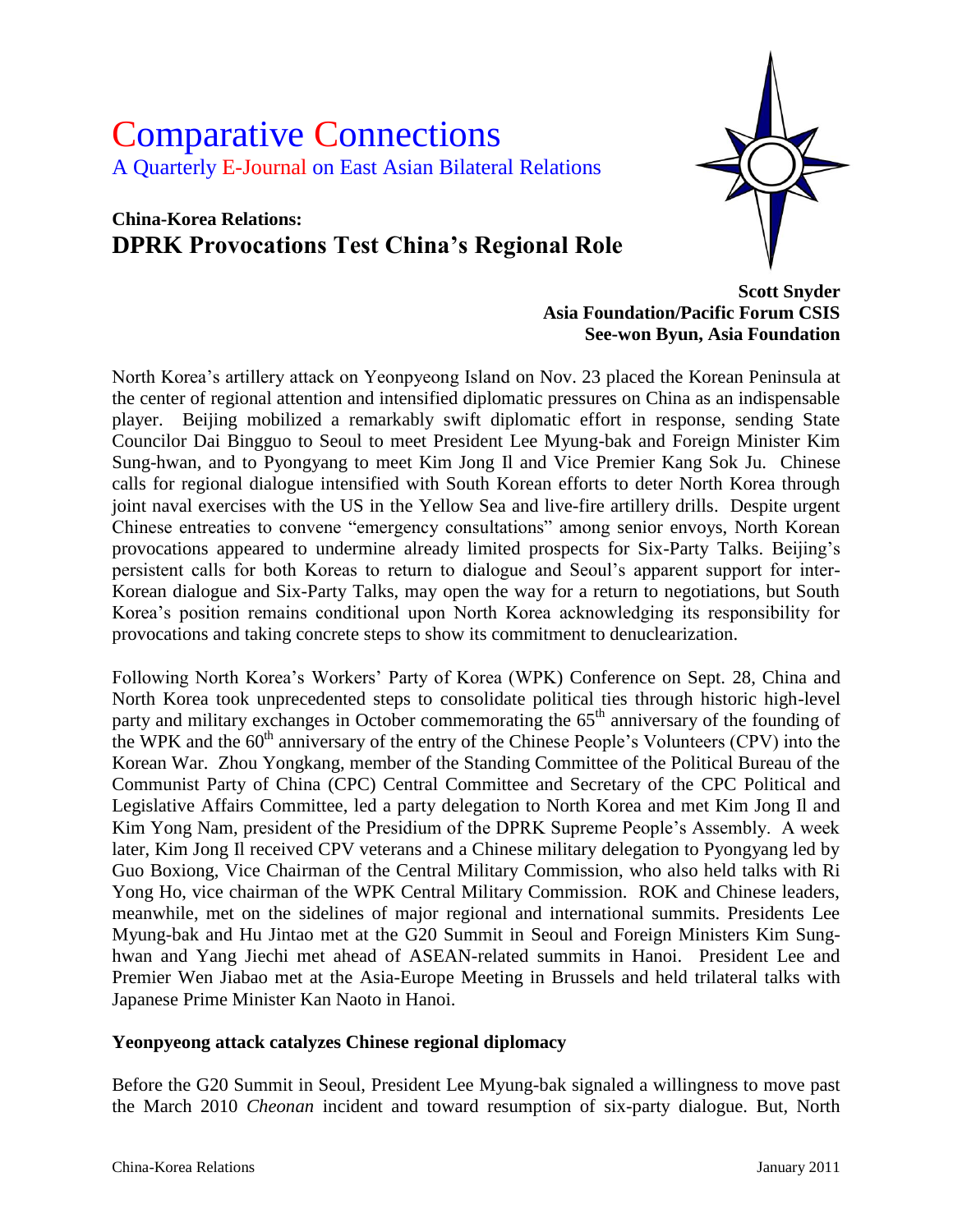Korea's Nov. 23 attack on Yeonpyeong Island set back hopes for improvement in inter-Korean relations. The attack occurred a week after Pyongyang's revelations of a uranium enrichment facility. In contrast to China's delayed reaction to the *Cheonan* sinking, the People's Republic of China (PRC) Foreign Ministry quickly expressed "concern" over the Korean Peninsula situation a day after the Yeonpyeong attack and "regret" over South Korean casualties.

Beijing stepped up its diplomatic outreach in immediate response to the attack but also reaffirmed its opposition to US-ROK military exercises designed to strengthen deterrence against North Korea. PRC Foreign Minister Yang Jiechi postponed his visit to South Korea scheduled for Nov. 26-27 in apparent protest against the four-day US-ROK naval drills in the Yellow Sea from Nov. 28 involving the *USS George Washington*, while the Foreign Ministry spokesperson warned that "China opposes any military acts in its exclusive economic zone without permission." State Councilor Dai Binguo met President Lee and ROK Foreign Minister Kim Sung-hwan on Nov. 27-28 in Seoul, and Kim Jong Il and Vice Premier Kang Sok Ju 10 days later in Pyongyang in efforts to bring heightened tensions on the peninsula back under control. Chinese cooperation on North Korea has been most notable in recent exchanges with Russia. In telephone remarks with Russian counterpart Sergei Lavrov on Dec. 18, Foreign Minister Yang called on both Koreas to "carry out dialogue and contact," warning that the peninsula situation "may further deteriorate." PRC Assistant Foreign Minister Cheng Guoping and Russian counterpart Alexei Borodavkin pledged to "push forward the direct dialogue between the ROK and the DPRK" in a joint statement following bilateral talks in Moscow on Dec. 28, and urged the two Koreas to "jointly mitigate tensions on the peninsula."

### **Chinese calls for six-party dialogue challenged**

The Yeonpyeong attack prompted a series of Chinese calls for addressing regional tensions through six-party dialogue. Foreign Minister Yang met new DPRK Ambassador to China Ji Jae Ryong in Beijing and held telephone conversations with US, ROK, Russian, and Japanese counterparts on Nov. 26-27 regarding the Korean situation. On Nov. 28, Special Representative for Korean Peninsula Affairs Wu Dawei proposed "emergency consultations" among chief representatives to the Six-Party Talks, a move that served to instead reinforce widespread regional skepticism about both Six-Party Talks as a regional security mechanism and China's role as mediator of the talks. The US and South Korea held trilateral foreign ministerial talks with Japan in Washington on Dec. 6 in a clear dismissal of Chinese propositions, pledging that the Six-Party Talks should not be resumed until Pyongyang shows a "responsible attitude."

Chinese mediation efforts have reflected its concern about the response to North Korea since the *Cheonan* incident, including US-ROK exercises in the Yellow Sea on Nov. 28-Dec. 1, US-Japan exercises on Dec. 3-5, and ROK drills in the Yellow Sea on Dec. 18-21. On Dec. 2, the PRC Foreign Ministry spokesperson asserted that "military alliances and displays of force cannot solve the issue," expressing China's hopes that the US-ROK-Japan trilateral in Washington would "ease tensions and promote dialogue." Chinese scholars remain divided about the growing regional challenge to Chinese interests emerging from recurring DPRK provocations. According to Yu Shaohua of the China Institute of International Studies, "dialogue and negotiation are the only practical and feasible solutions," while You Ji at Nanyang Technological University has indicated that "both the *Cheonan* and Yeonpyeong events substantially hurt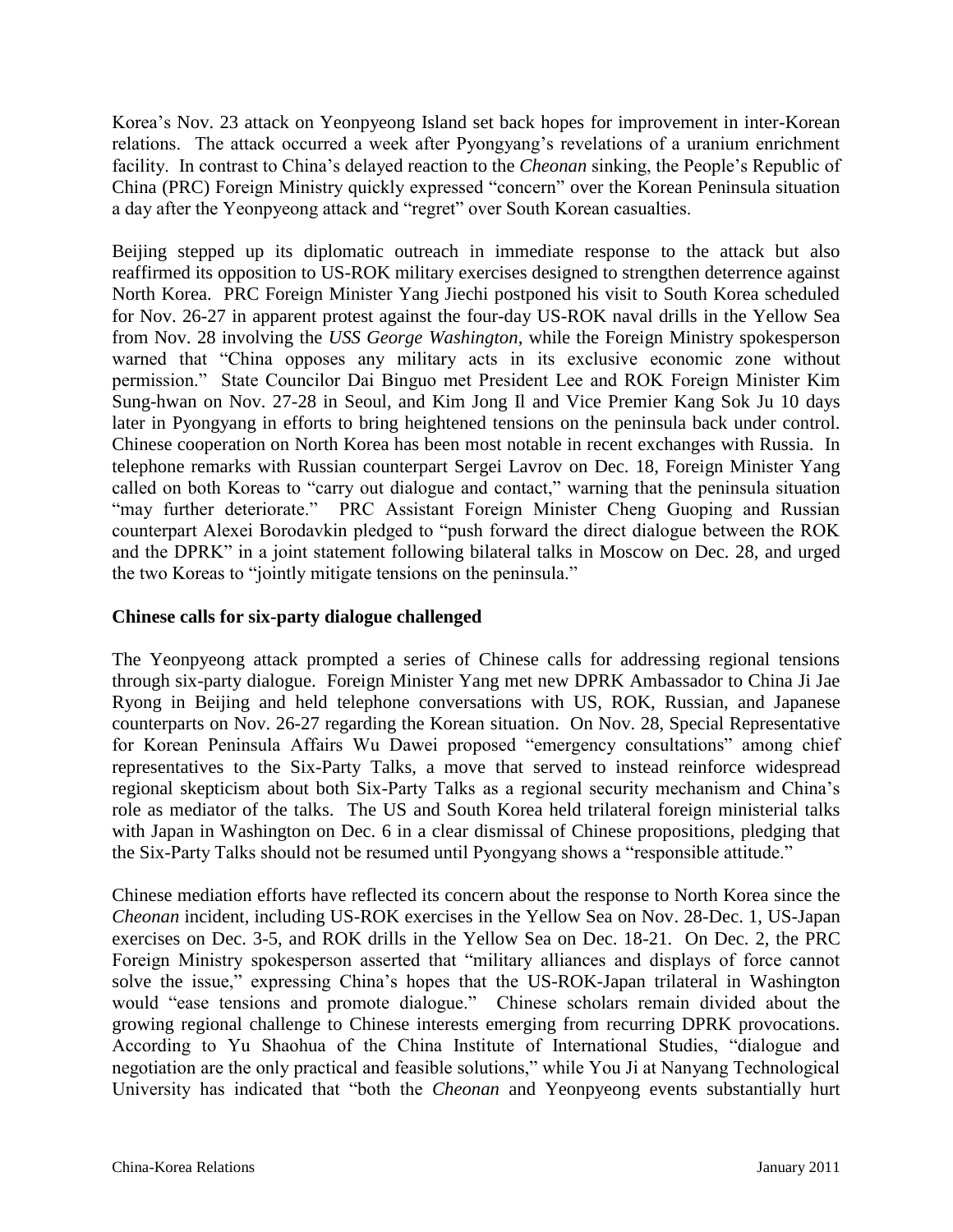China's strategic interests" in terms of strained China-ROK relations and strengthened US-Japan-ROK alliance cooperation, arguing that "it is high time for Beijing to review its overall strategy towards North Korea."

## **Reconciling China-ROK efforts on North Korea**

In bilateral talks with President Lee in Seoul on Nov. 11, President Hu expressed support for Seoul's "active steps" to enhance inter-Korean ties, according to the Cheong Wa Dae spokesperson, while Lee in turn recognized China's role in promoting North Korea's economic reform and opening. According to ROK media, Lee also expressed support for Chinese efforts on DPRK reform and opening "for the improvement in inter-Korean relations" during his Oct. 5 meeting with Premier Wen Jiabao in Brussels. There, both sides agreed to enhance "communication and cooperation" on common goals of DPRK denuclearization and peninsular and regional stability. Wen reportedly noted South Korean "misunderstanding about China after the *Cheonan* incident" in an attempt to ease South Korean perceptions of China challenging ROK efforts to secure international condemnation of Pyongyang. Lee and Wen met again in late October for trilateral talks with their Japanese counterpart in Hanoi, after which the three parties signed an agreement on Dec. 15 to establish a permanent "Plus three" secretariat in Seoul in 2011, marking positive prospects for China-ROK-Japan cooperation.

On Dec. 30, the PRC Foreign Ministry spokesperson expressed China's "sincere hope and support" for inter-Korean dialogue following President Lee's remarks signaling Seoul's renewed support for dialogue with the North and the resumption of Six-Party Talks. Lee stated that South Korea has "no choice" but to address North Korean denuclearization "diplomatically through six-party talks" as he received a policy report detailing plans for 2011 from the ROK Foreign Ministry on Dec. 29. Unification Minister Hyun In-taek recognized the need to restore inter-Korean dialogue while maintaining measures designed to punish Pyongyang for its provocations as part of Seoul's North Korea policy, pledging to press North Korea to move toward denuclearization and opening through the "Chinese-style model."

# **Post-WPK Conference China-DPRK exchanges and anniversary celebrations**

On Oct. 9, President Hu Jintao sent a congratulatory message to Kim Jong Il marking the 65<sup>th</sup> anniversary of the founding of the WPK, praising North Korea's "achievements in the DPRKstyle socialist construction" and affirming China's "unswerving policy to continuously strengthen and develop bilateral friendly and cooperative ties." At the DPRK Embassy in Beijing on Oct. 8, China's heir apparent, Vice President Xi Jinping, affirmed that "under the new leadership of the WPK, the DPRK people will see greater progress in developing its economy, improving living standards, achieving peaceful national unification and expanding foreign relations." During his three-day trip to North Korea on Oct. 9-11, Zhou Yongkang, secretary of the CPC Political and Legislative Affairs Committee, joined DPRK leaders in  $65<sup>th</sup>$  anniversary celebrations of the WPK, held talks with Kim Jong Il and Kim Yong Nam, visited the Mangyongdae residence of Kim Il Sung, and toured suburbs of Pyongyang. North Korea returned Zhou's visit on Oct. 19, sending a party delegation to Beijing led by Mun Kyon Dok, secretary of the WPK Central Committee and chief secretary of the Pyongyang City Committee, to meet Chinese party leaders including Liu Qi, member of the CPC Central Committee Political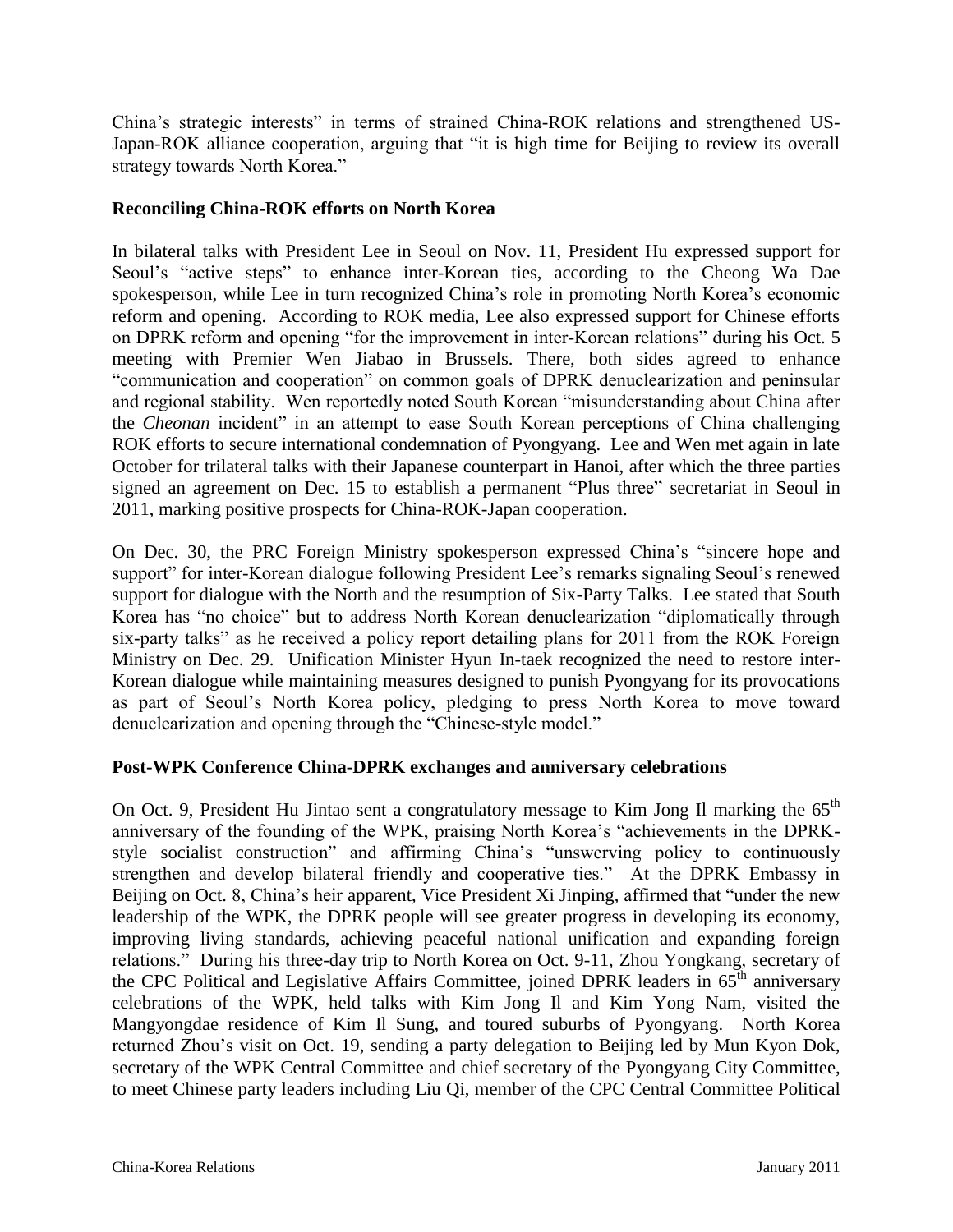Bureau and secretary of the Beijing Municipal Committee, head of the CPC International Department Wang Jiarui, and Zhou Yongkang, who briefed his DPRK counterparts on the  $5<sup>th</sup>$ Plenary Session of the  $17<sup>th</sup>$  CPC Central Committee held on Oct. 15-18 and China's next fiveyear development plan.

According to Chinese state media, Zhou met Kim Jong Il four times during his visit to Pyongyang and oversaw the signing of a bilateral economic and technological cooperation agreement after his meeting with Kim Yong Nam on Oct. 9. Attended by Kim Jong Il and other senior officials including third-son Kim Jong Un, vice chairman of the Central Military Commission (CMC), the televised party ceremony in Kim Il Sung Square on Oct. 10 highlighted the development history of the WPK under the Kim leadership and North Korea's recent economic achievements, and featured the country's biggest military parade in decades. *Xinhua* reported that the "DPRK showcases military might to mark the ruling party's birthday," recognizing "a new era for the country" following the "transition of power" at the September WPK Conference. The Zhou-Kim meeting on Oct. 11 was attended by Wang Jiarui, Jilin Provincial Party Committee Secretary Sun Zhengcai, and PRC Ambassador Liu Hongcai, while DPRK representatives included Vice Premier Kang Sok Ju, Vice Chairman of the National Defense Commission (NDC) Jang Song Thaek, and Kim Yong Il, alternate member of the Political Bureau of the WPK Central Committee and secretary of the Secretariat.

Chinese and DPRK military representatives jointly celebrated the  $60<sup>th</sup>$  anniversary of the entry of the Chinese People's Volunteers (CPV) into the Korean War a week after the party exchanges, with China sending to Pyongyang a delegation of CPV veterans on Oct. 19- 26, and a senior military delegation led by Guo Boxiong, vice chairman of the CMC, on Oct. 23-26. Vice Minister of the DPRK People's Armed Forces Pyon In Son led a military delegation to Beijing and Yunan province in mid-October, holding talks with Defense Minister Liang Guanglie on Oct. 14. In Pyongyang, Guo held talks with Kim Jong Il on Oct. 25 and with Ri Yong Ho, vice chairman of the WPK CMC and chief of the General Staff of the Korean People's Army, on Oct. 26. Pyongyang hosted a reception for the CPV delegation on Oct. 20, attended by O Kuk Ryol, vice chairman of the DPRK NDC, and an assembly marking the anniversary on Oct. 25, attended by Kim Jong Il and other DPRK officials including Kim Yong Chun, vice chairman of the NDC; Kim Yong Nam; Choe Yong Rim, premier of the DPRK Cabinet; Ri Yong Ho; and Kim Jong Un. On Oct. 26, Kim Jong Il attended a CPV memorial service in South Phyongan province along with other party and military leaders including Ri Yong Ho, Kim Jong Un, and Kim Yong Chun. Beijing hosted a reception marking the Korean War on Oct. 23, attended by Defense Minister Liang Guanglie, and a symposium on Oct. 25, where President Hu and Vice President Xi, newly-appointed vice chairman of the CPC CMC, met CPV veterans.

The recent proliferation in China-DPRK party and military exchanges is consistent with a policy of consolidating Sino-DPRK ties through joint symbolic efforts to reinforce the bilateral friendship in commemoration of historic political and military anniversaries. These exchanges mark a strengthening of China-DPRK intergovernmental and military ties under a revamped DPRK party/military leadership following the September WPK Conference. The WPK and CPV anniversaries have been accompanied by bilateral exchanges across broad fields including youth, women, media, culture, health, and legislative agencies, in addition to continued economic cooperation efforts. Choe Tae Bok, chairman of the DPRK Supreme People's Assembly, who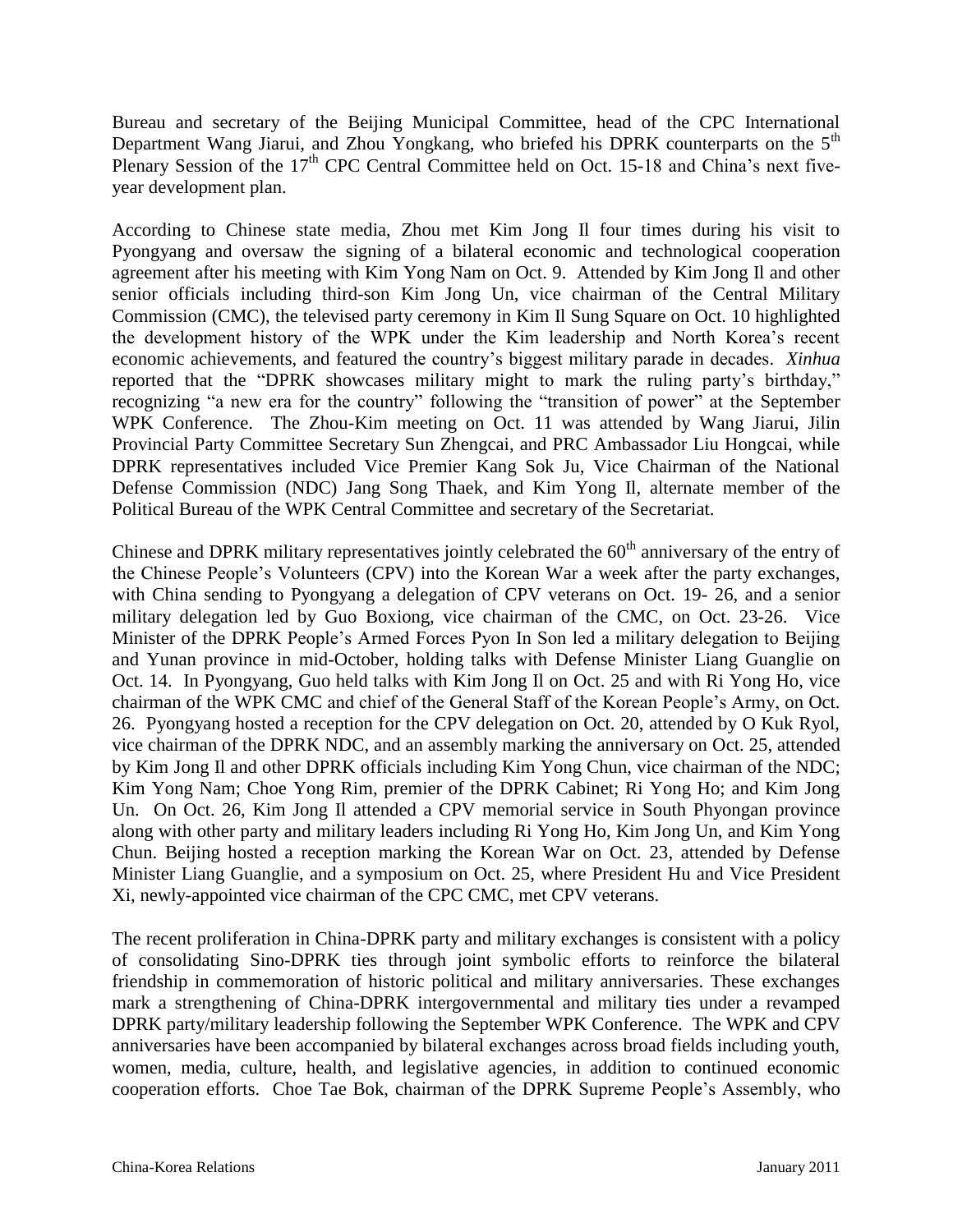briefed President Hu and other Chinese leaders in Beijing days after the September WPK Conference, visited Beijing and Jilin on Nov. 30-Dec. 4, holding talks with Wu Bangguo, chairman of the Standing Committee of China's National People's Congress (NPC) and Chen Zhili, vice chairperson of the NPC Standing Committee.

# **China-ROK trade and investment outlook**

China-ROK trade during 2010 amounted to \$171 billion according to official South Korean figures, a 21 percent increase from \$141 billion in 2009. However, Chinese exports to South Korea have grown at an increasingly slower rate throughout 2010, rising by 36 percent in November compared to a 98 percent increase in January. China remains South Korea's top destination for investment, which totaled over \$30 billion in 2010 and represented 21 percent of South Korea's total foreign direct investment (FDI). The Export-Import Bank of Korea in October predicted that China will likely overtake the US as South Korea's top FDI destination in 2010, citing a deepening of ROK trade dependence on China and expansion of Chinese investment in ROK assets. ROK investment in China amounted to \$1.5 billion in the first half of 2010 while that in the US was \$800 million. Although FDI in South Korea reached a 10-year high in 2010, Chinese investment has accounted for a relatively small portion of the overall amount invested. South Korean sources in late December speculated that state-run sovereign wealth fund China Investment Corporation might expand its presence in the ROK market, a move that may make China the third biggest foreign direct investor in South Korea after the US and Japan. A Chinese Academy of Social Sciences report indicated that China would become the world's second-largest overseas investor after the US by the end of 2010 as China continues to increase purchases of foreign assets.

A Korea Trade-Investment Promotion Agency (KOTRA) report in November forecast total ROK exports to exceed \$500 billion for the first time in 2011, with newly emerging economies like China driving ROK export growth despite the expected slowdown in the rate of growth. According to KOTRA, South Korean exports to China and its territories will rise by 13.5 percent in 2011, compared to 7.9 percent and 3.6 percent for North America and Japan respectively, with the automobile parts industry seeing the biggest growth. In an interview with *People's Daily* in early December, China's Vice Commerce Minister Yi Xiaozhun suggested that trilateral negotiations for a China-ROK-Japan free trade agreement may begin in 2012 as the three parties seek to reduce their economic reliance on the US and the European Union. Meanwhile, South Korean experts in late December called for diversifying South Korea's source of rare earth minerals as the PRC Ministry of Commerce announced China's first round of 2011 export quotas for rare earths that reflected an 11 percent annual decline.

#### **Evaluation of China-DPRK economic exchanges**

In a *China Daily* article in December, an analyst at the Jilin Academy of Social Sciences positively reviewed North Korea's achievements since the launching of economic development campaigns in 2009, highlighting new technologies in light industries, an increase in cash crops, improvements in electricity supply, a decline in rice prices, an increase in the supply and diversity of consumer goods, and a decline in the *yuan:won* exchange rate from 1:500 in 2009 to 1:200 in 2010, which has more than doubled the purchasing power of North Koreans. Arguing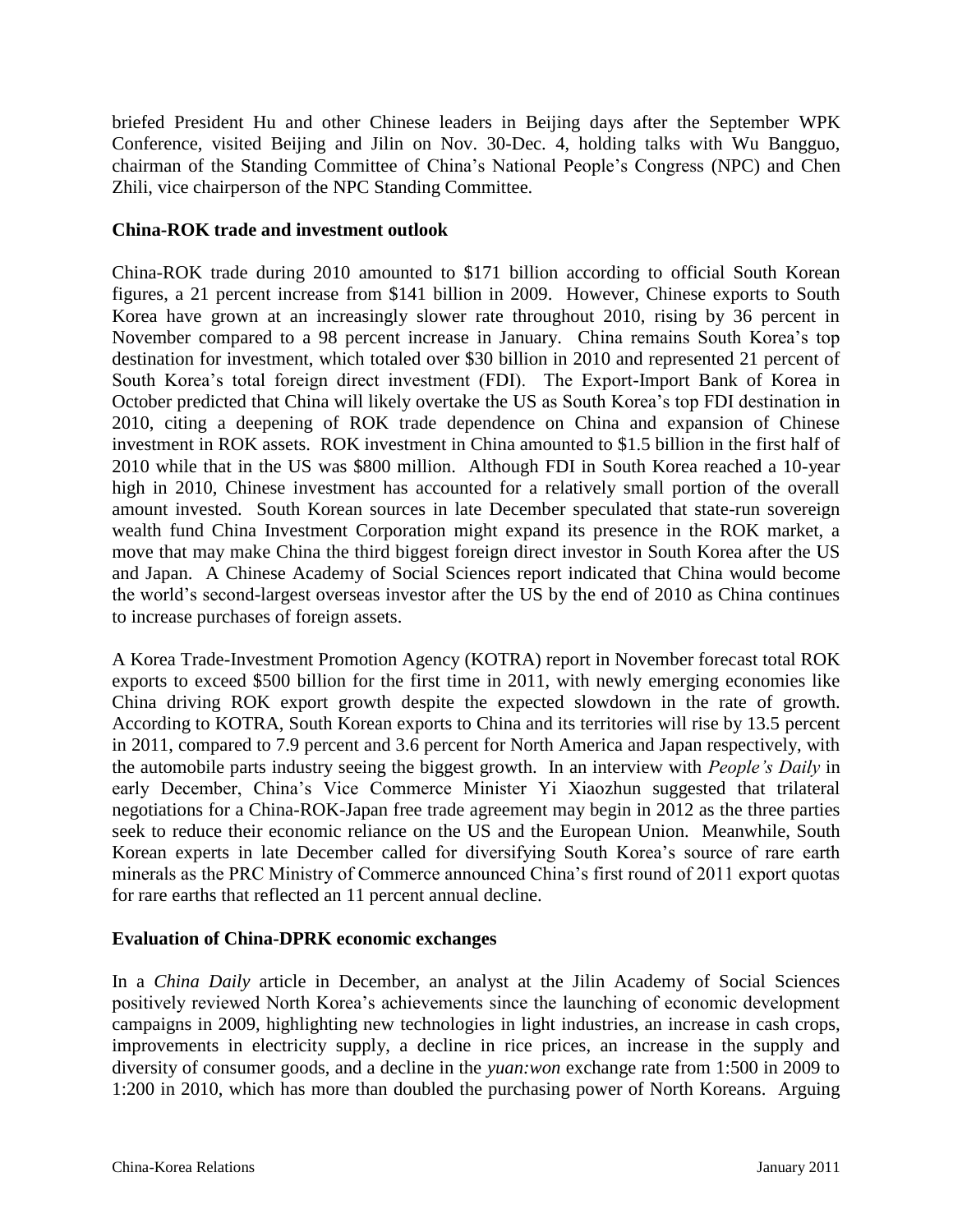that "capital now holds the key" to North Korea's development efforts, the analyst stresses important "opportunities for China" including the expansion of North Korea's market for consumer goods and potential opening of DPRK resource markets to raise funds. A report by the Samsung Economic Research Institute in October indicated that China-DPRK trade represented 52.6 percent of North Korea's total cross-border trade in 2009 and Chinese investment in the North reached \$41 million in 2008 compared to \$1.1 million in 2003, noting Chinese plans to spend \$2.37 billion on constructing a transportation network linking the two countries.

Chinese exports of luxury goods to the North were highlighted in a Congressional Research Service report in October revealing weaknesses in the implementation of UN Security Council (UNSC) Resolution 1874 despite an overall strengthening of country actions toward North Korea since the *Cheonan* incident. According to the report, although China has interdicted shipments of weapons-related material to North Korea and cancelled a joint industrial project with a banned DPRK entity, China's "minimalist approach" to sanctions implementation has challenged the further strengthening of existing measures. Recent *Wikileaks* revelations of China's failure to interdict transfers of sensitive technologies between Iran and North Korea served as further evidence of the limits of Chinese cooperation on implementing UN resolutions. Although China's Deputy Permanent Representative to the UN Wang Min reiterated China's "deep worries" over tensions on the Korean Peninsula, Beijing blocked a statement at the UNSC explicitly condemning North Korea for the artillery attack on Yeonpyeong Island. The UNSC failed to reach consensus on a statement regarding North Korea's actions during an emergency session on Dec. 19, after which the US Ambassador to the UN stated that "the gaps that remain are unlikely to be bridged."

#### **Conclusion: prospects for China-ROK management of DPRK provocations**

Despite pledges of strengthened cooperation between Beijing and Pyongyang's new leadership, several potential conflict points in the China-DPRK relationship appear to test Chinese patience with North Korea. First, China's political and economic support of the North at a time of international condemnation of Pyongyang has undermined perceptions of China's regional role as mediator of Six-Party Talks and as a responsible stakeholder in the international community. Second, North Korea's renewed nuclear ambitions challenge Chinese efforts to lead DPRK denuclearization. Third, North Korea's emphasis on self-reliance as its national development strategy contradicts Chinese efforts to promote Chinese-style reform and opening of the North. Fourth, North Korean provocations have introduced an unprecedented level of frustration into the China-ROK relationship. Fifth, DPRK provocations pushed North Korea higher on the agenda in US-China relations. Sixth, DPRK provocations led to unprecedented trilateral cooperation between the US and its allies South Korea and Japan, a development that works against China's interests and regional influence.

In an interview with *Yonhap* ahead of the G20, President Hu affirmed that "As China and South Korea are important nations in Northeast Asia, it conforms to the fundamental interests of the two countries and their peoples to move the bilateral relations forward solidly, which will also be conducive to peace, stability and prosperity in the region." However, China-DPRK commemorations of China's participation in the Korean War revealed differences with South Korea in historical interpretations when Vice President Xi referred to the Korean War as "a great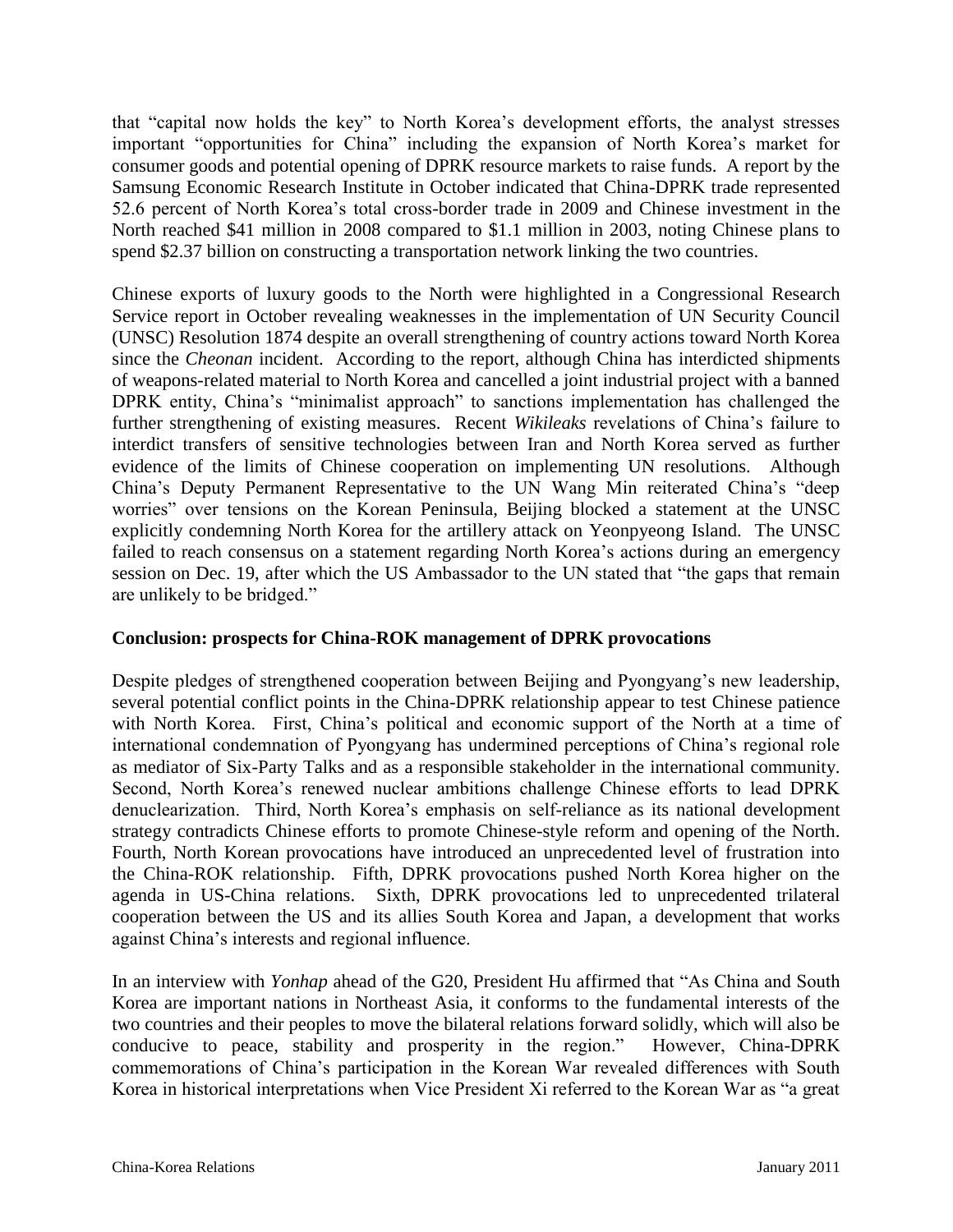and just war for safeguarding peace and resisting aggression." The ROK Foreign Ministry responded in a press release on Oct. 26 stating: "That the Korean War broke out as a result of the North's southward invasion is an indisputable and historical fact that has been internationally recognized. China is a permanent member of the UN Security Council and a responsible member of the international community." While PRC Foreign Ministry spokesman Ma Zhaoxu reaffirmed on Oct. 28 that Xi's remark represented an "established theory," neither side raised the issue when Ma met ROK Deputy Foreign Minister Kim Jae-shin and spokesman Kim Young-sun in Seoul on Oct. 29-30 as part of a bilateral exchange between the foreign ministries.

A second recurring area of China-ROK tensions remains over exclusive economic zones, an issue which re-emerged as a result of violent clashes on Dec. 18 in the Yellow Sea between the ROK Coast Guard and a Chinese boat suspected of illegally operating in South Korea's exclusive economic zone. The PRC Foreign Ministry on Dec. 21 accused the ROK Coast Guard for the incident, demanding punishment and compensation. In response, ROK Prime Minister Kim Hwang-sik two days later called for "heavy punishment" against illegal fishing to protect ROK sovereignty over its waters. Although China and South Korea moved quickly to resolve the diplomatic standoff, Seoul's decision to release the Chinese fishermen on Dec. 25 raised domestic perceptions of giving in to Chinese pressure. On Dec. 27, the ROK Foreign Ministry refuted mounting criticisms from protesting Coast Guard officials, opposition party politicians, and netizens, stating that "While there are various problems related to the two countries' fishing industries, we remain firm in our commitment to establishing order and responding strictly to illegal behavior."

Third, the extent of Seoul's willingness to accommodate Chinese engagement with North Korea remains unclear. The Cheong Wa Dae refuted the *Financial Times*' reported interview remarks by President Lee on Oct. 28 urging North Korea to "emulate China's economic model," and denied Seoul's reported concerns about a "belligerent" Pyongyang falling under Beijing's political influence. Although Seoul's major foreign policy goals for 2011 as outlined in the unification and foreign ministries' reports to the president are to pursue dialogue with North Korea and draw international support and consensus on South Korean plans for "peaceful reunification," such efforts may uncover growing South Korean concerns over the political implications of Chinese economic engagement with the North.

Differences over how to deal with North Korea placed the greatest strains on the China-ROK relationship in 2010 as DPRK provocations raised tensions on the peninsula. Recent Chinese cooperation on North Korea may be attributed to President Hu Jintao's visit to Washington in January 2011 for a summit with President Obama. While Chinese efforts to promote inter-Korean reconciliation may create a favorable foundation for the resumption of Six-Party Talks, effective regional coordination on Korean Peninsula issues in the long term will require deepened China-ROK understanding on security issues and the future of the Korean peninsula as well as broader regional coordination on North Korea and Korean unification policies.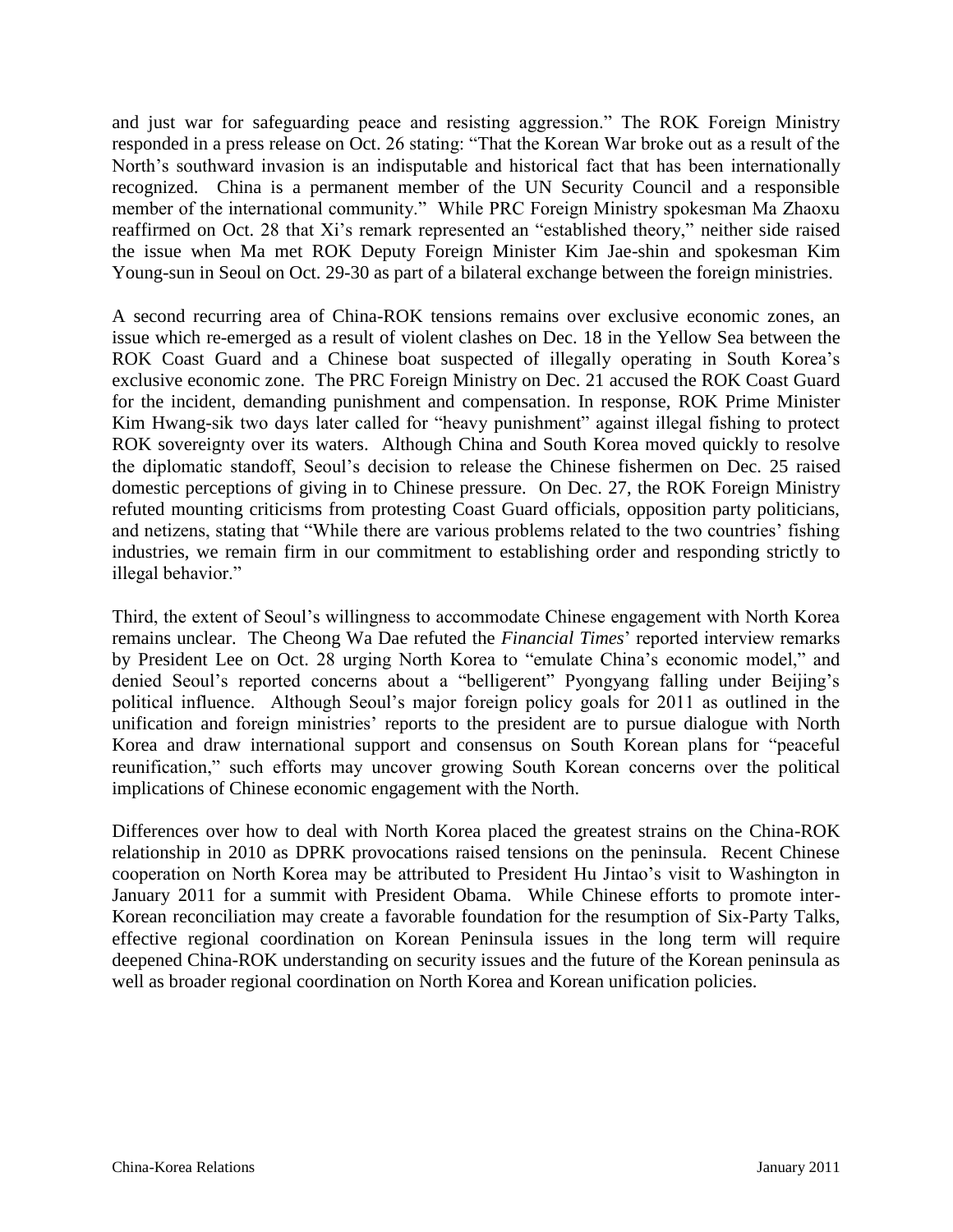# **Chronology of China-Korea Relations October – December 2010**

**Sept. 30-Oct. 2, 2010:** Choe Thae Bok, member of the Political Bureau and secretary of the Worker's Party of Korea (WPK) Central Committee, leads a party delegation to China and meets President Hu Jintao and other Communist Party of China (CPC) leaders.

**Oct. 6, 2010:** President Lee Myung-bak and Premier Wen Jiabao meet on the sidelines of the Asia-Europe Meeting in Brussels.

**Oct. 8, 2010:** The DPRK Embassy in Beijing hosts a reception marking the 65<sup>th</sup> anniversary of the founding of the WPK, where Vice President Xi Jinping delivers a speech.

**Oct.** 9, 2010: President Hu sends a congratulatory message to Kim Jong Il on the 65<sup>th</sup> anniversary of the founding of the WPK.

**Oct. 9-11, 2010:** Zhou Yongkang, member of the Standing Committee of the Political Bureau of the CPC Central Committee and secretary of the Political and Legislative Affairs Committee, leads a party delegation to North Korea to attend 65<sup>th</sup> anniversary celebrations of the WPK. Zhou meets Kim Jong Il and Kim Yong Nam, president of the Presidium of the DPRK Supreme People's Assembly.

**Oct. 12, 2010:** Kim Gye Gwan, first deputy foreign minister of the DPRK, arrives in China for meetings with Foreign Minister Yang Jiechi, Vice Foreign Minister Zhang Zhijun, and Special Representative for Korean Peninsula Affairs Wu Dawei.

**Oct. 12, 2010:** PRC and ROK defense ministers attend the 1<sup>st</sup> ASEAN Defense Ministers Meeting Plus 8 (ADMM+) in Hanoi.

**Oct. 12-16, 2010:** Ri Yong Chol, first secretary of the DPRK Kim Il Sung Socialist Youth League, leads a youth delegation to Beijing and Jilin province. Ri meets Wang Zhaoguo, vice chairman of the Standing Committee of China's National People's Congress in Beijing.

**Oct. 14, 2010:** Pyon In Son, vice minister of the DPRK People's Armed Forces, leads a military delegation to Beijing and Yunan province and holds talks with Defense Minister Liang Guanglie.

**Oct. 18, 2010:** *Rodong Sinmun* issues a poem praising DPRK-China friendship.

**Oct. 18-22, 2010:** A *People's Daily* delegation led by Deputy Editor-In-Chief Ma Li visits North Korea and meets Kim Ki Nam, member of the Political Bureau and Secretary of the WPK Central Committee, in Pyongyang.

**Oct. 19-26, 2010:** Delegation of Chinese People's Volunteers (CPV) veterans visits Pyongyang and attends a reception marking the  $60<sup>th</sup>$  anniversary of the CPV's entry into the Korean War, attended by O Kuk Ryol, vice chairman of the National Defense Commission (NDC).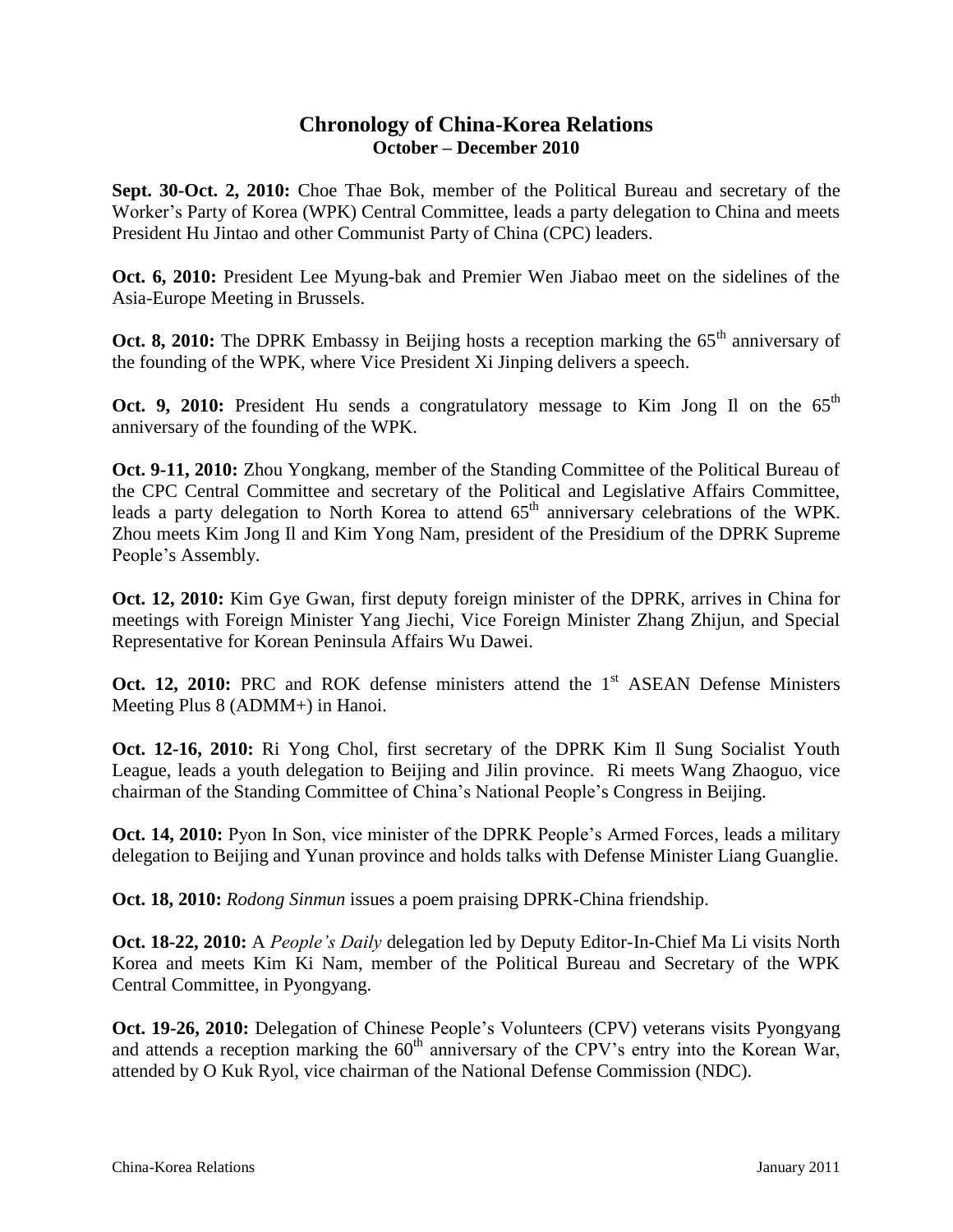**Oct. 21, 2010:** *Korean Central News Agency* praises the DPRK-China friendship in an article marking the  $60<sup>th</sup>$  anniversary of the CPV's entry into the Korean War.

**Oct. 21, 2010:** PRC Foreign Ministry spokesperson Ma Zhaoxu pledges to cooperate with South Korea to address illegal immigration.

**Oct. 23, 2010:** The DPRK Embassy in Beijing holds a reception marking the 60<sup>th</sup> anniversary of the CPV's entry into the Korean War, attended by Defense Minister Liang Guanglie.

**Oct. 23-26, 2010:** Guo Boxiong, vice chairman of China's Central Military Commission (CMC), leads a senior military delegation to North Korea to attend activities marking the  $60<sup>th</sup>$  anniversary of the CPV's entry into the Korean War.

**Oct. 25, 2010:** President Hu Jintao and Vice President Xi Jinping meet CPV veterans in Beijing at a symposium commemorating the  $60<sup>th</sup>$  anniversary of the CPV's entry into the Korean War.

**Oct. 25, 2010:** A Dandong museum releases new statistics showing that 183,108 CPV soldiers died in the 1950-1953 Korean War.

**Oct. 25, 2010:** South Korea opens its first consulate in Central China in Hubei province.

**Oct. 26, 2010:** Kim Jong Il and DPRK party and military officials attend a memorial ceremony at CPV tombs in North Korea's South Phyongan province.

**Oct. 26, 2010:** PRC Foreign Ministry spokesperson Ma Zhaoxu expresses hopes that South Korea and the US remain committed to maintaining peace and stability on the Korean Peninsula.

**Oct. 26, 2010:** New DPRK Ambassador to China Ji Jae Ryong arrives in Beijing.

**Oct. 28, 2010:** The *Financial Times* publishes an interview reporting that President Lee Myungbak calls on North Korea to "emulate China's economic model."

**Oct. 28, 2010:** ROK Foreign Minister Kim Sung-hwan and PRC counterpart Yang Jiechi hold talks in Hanoi ahead of ASEAN-related summits.

**Oct. 28-30, 2010:** Premier Wen and President Lee attend the 17<sup>th</sup> ASEAN Summit and related summits in Hanoi, including the ASEAN+3 Summit and  $5<sup>th</sup>$  East Asia Summit. Wen and Lee hold trilateral talks with Japanese Prime Minister Naoto Kan on the sidelines on Oct. 29.

**Nov. 7, 2010:** Wang Shengjun, president of China's Supreme People's Court, arrives in South Korea for talks with ROK judicial officials.

**Nov. 9, 2010:** China's CPC Central Committee and Central Military Commission (CMC) send messages to North Korea's WPK Central Committee and NDC respectively, expressing condolences over the death of Jo Myong Rok, member of the Presidium of the Political Bureau of the WPK Central Committee and first vice chairman of the NDC.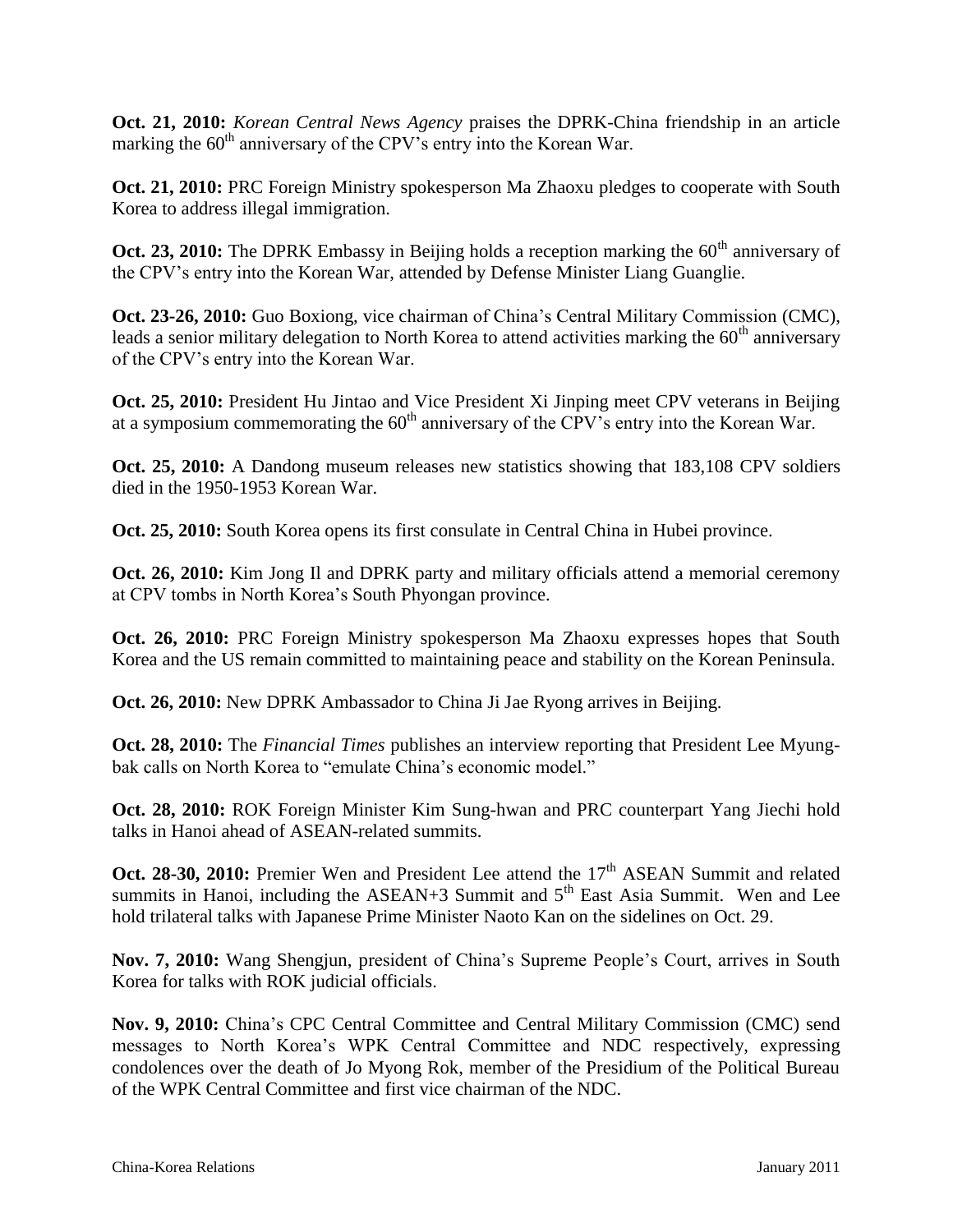**Nov. 11-12, 2010:** President Hu visits Seoul for the G20 Summit and holds bilateral talks with President Lee on the sidelines.

**Nov. 22, 2010:** ROK Six-Party Talks Envoy Wi Sung-lac meets Chinese counterpart Wu Dawei in Beijing.

**Nov. 22-23, 2010:** A PRC economic and trade delegation led by Deputy Commerce Minister Wang Hemin visits Pyongyang for the sixth Meeting of the DPRK-China Intergovernmental Committee for Cooperation in Economy, Trade, Science and Technology, where both sides sign a bilateral agreement on economic and trade cooperation. The Chinese delegation meets DPRK Deputy Foreign Trade Minister Ku Pon Thae and DPRK Vice Premier Kang Sok Ju.

**Nov. 23, 2010:** North Korea launches an artillery attack on Yeonpyeong Island, South Korea.

**Nov. 23, 2010:** Foreign Ministry spokesperson Hong Lei expresses China's "concern" over the artillery exchange on Yeonpyeong Island and calls for early resumption of the Six-Party Talks.

**Nov. 23, 2010:** South Korea's Hankook Tire announces plans to build a manufacturing plant in Chongqing worth a total investment of \$954 million.

**Nov. 24, 2010:** Premier Wen Jiabao during a meeting with Russian President Dmitry Medvedev in Moscow calls for maintaining peace and stability on the Korean Peninsula through dialogue.

**Nov. 24, 2010:** A PRC health delegation led by Health Minister Chen Zhu visits Pyongyang and meets Kim Yong Nam. The DPRK Ministry of Public Health and its PRC counterpart sign a bilateral cooperation agreement on public health and medical science.

**Nov. 25, 2010:** Foreign Minister Yang postpones planned Nov. 26-27 visit to South Korea.

**Nov. 26, 2010:** Foreign Ministry spokesperson Hong Lei states that "China opposes any military acts in its exclusive economic zone without permission."

**Nov. 26, 2010:** Foreign Minister Yang meets DPRK Ambassador to China Ji Jae Ryong and holds telephone conversations with US Secretary of State Hillary Clinton and ROK Foreign Minister Kim Sung-hwan on the Korean peninsula situation.

**Nov. 27, 2010:** Foreign Minister Yang holds telephone conversations on the Korean peninsula situation with Russian counterpart Sergei Lavrov and Japanese counterpart Maehara Seiji.

**Nov. 27-28, 2010:** PRC State Councilor Dai Bingguo visits Seoul and meets President Lee and Foreign Minister Kim Sung-hwan.

**Nov. 28, 2010:** Wu Dawei, PRC Special Representative for Korean Peninsula Affairs, proposes emergency consultations in early December among delegates to the Six-Party Talks.

**Nov. 28-Dec. 1, 2010:** The US and South Korea conduct joint naval exercises in the Yellow Sea.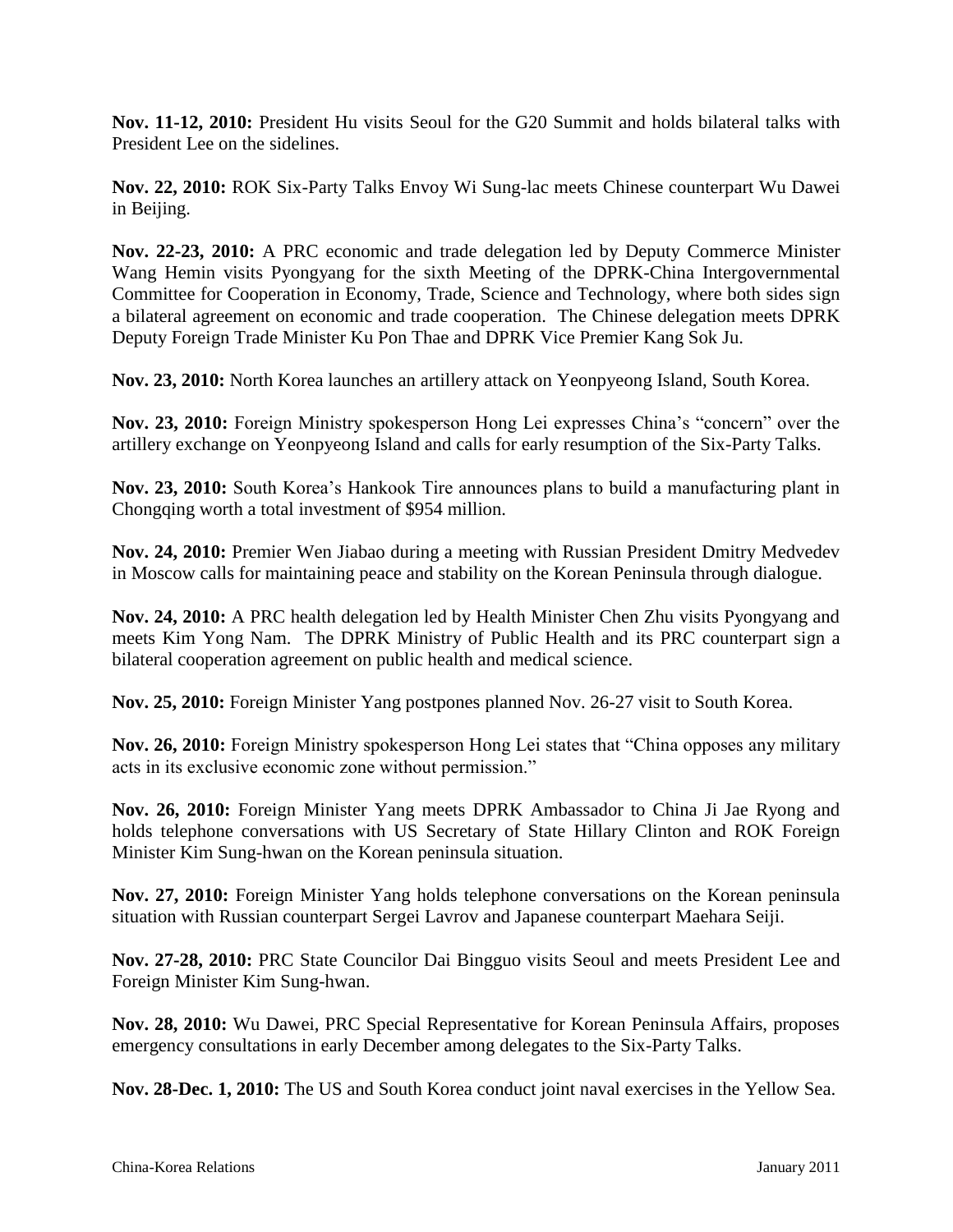**Nov. 30, 2010:** PRC Foreign Ministry spokesperson Hong Lei calls for resumption of dialogue on the Korean Peninsula.

**Nov. 30-Dec. 4, 2010:** Choe Tae Bok, chairman of the DPRK Supreme People's Assembly, visits Beijing and Jilin and holds talks with Wu Bangguo, chairman of the Standing Committee of the National People's Congress and Chen Zhili, vice chairperson of the NPC Standing Committee, in Beijing.

**Dec. 1-3, 2010:** China, South Korea, and China hold their 3<sup>rd</sup> joint feasibility study meeting in Weihai, China, on a trilateral free trade agreement (FTA).

**Dec. 2, 2010:** Foreign Ministry spokesperson Jiang Yu states that China expects US-ROK-Japan talks on Dec. 6 to ease tensions and promote dialogue on the Korean peninsula.

**Dec. 6, 2010:** President Hu Jintao in a telephone conversation with President Barack Obama calls for resolving Korean Peninsula issues through dialogue.

**Dec. 8-9, 2010:** State Councilor Dai Bingguo visits North Korea and meets Kim Jong Il and DPRK Vice Premier Kang Sok Ju.

**Dec. 9, 2010:** PRC Foreign Ministry spokesperson Jiang Yu warns that military deterrence may escalate tensions on the Korean peninsula.

**Dec. 13, 2010:** Four Chinese sailors go missing and another four are rescued among international crew members on a ROK fishing vessel that sinks in the Antarctic Ocean.

**Dec. 14, 2010:** PRC Foreign Ministry spokesperson Jiang Yu calls for stabilizing the Korean Peninsula situation.

**Dec. 16, 2010:** South Korea, China, and Japan sign an agreement in Seoul on establishing a three-way cooperation secretariat in Seoul in 2011.

**Dec. 16, 2010:** PRC Foreign Ministry spokesperson Jiang Yu calls for restarting Six-Party Talks.

**Dec. 18, 2010:** Vice Foreign Minister Zhang Zhijun says China is "deeply worried" about the Korean Peninsula situation.

**Dec. 18, 2010:** Foreign Minister Yang Jiechi in a telephone conversation with Russian counterpart Sergei Lavrov calls for restraint on the Korean Peninsula.

**Dec. 18, 2010:** A Chinese boat sinks after colliding with a ROK Coast Guard vessel in the Yellow Sea, leaving the Chinese captain dead and one crew member missing.

**Dec. 18-21, 2010:** South Korea conducts a live-fire artillery drill in waters southwest of Yeonpyeong Island.